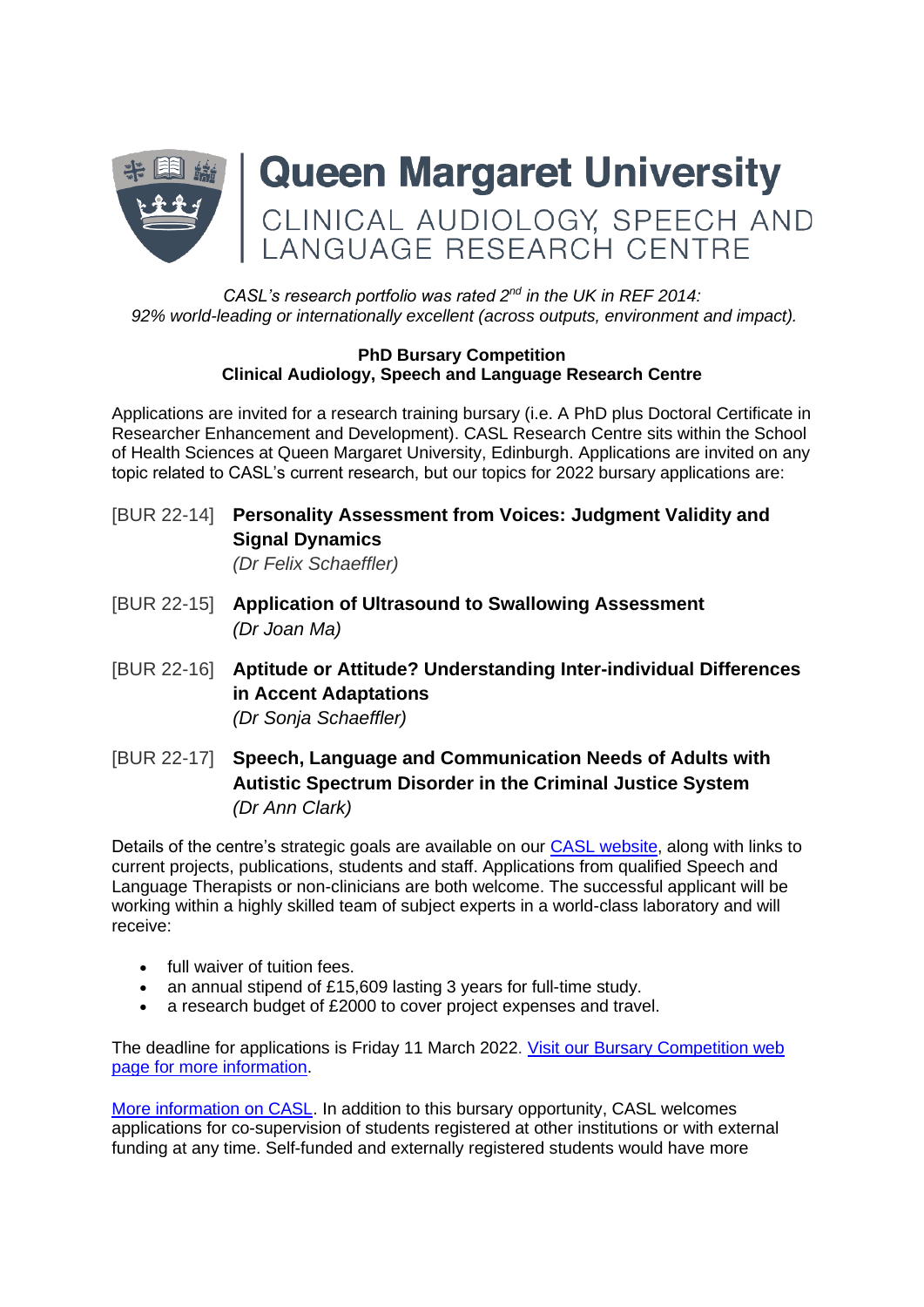flexibility in the topic of their research and should contact relevant potential supervisors, or Professor James M Scobbie, *jscobbie@qmu.ac.uk* to discuss an application.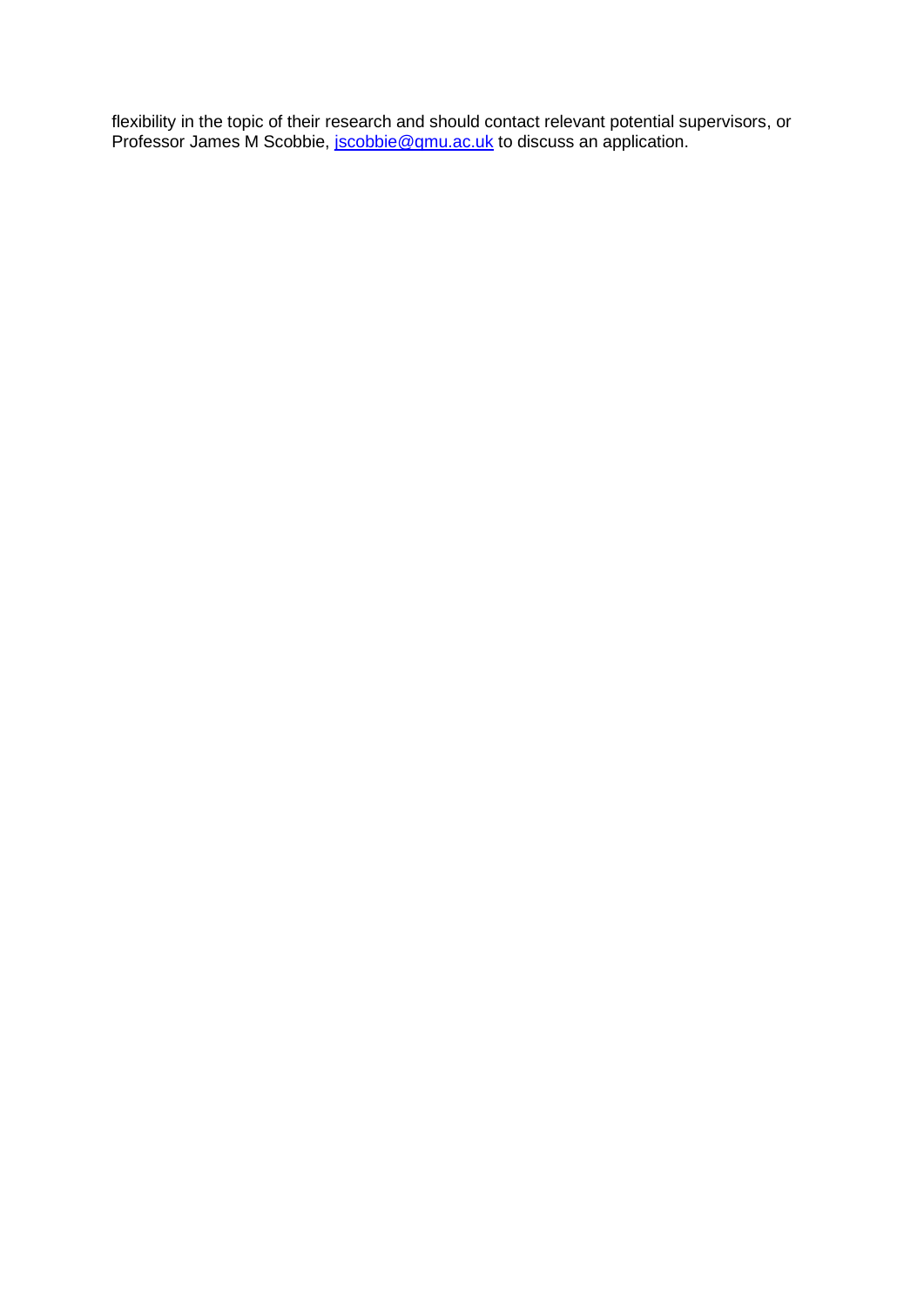# **Personality Assessment from Voices: Judgment Validity and Signal Dynamics** Contact: Dr Felix Schaeffler (Speech and Hearing Sciences) or Dr Kristen Knowles (Psychology, Sociology and Education) [BUR 22-14]

Humans attribute personality traits to other humans on the basis of short encounters, with some studies suggesting that judgements are made in less than a second (e.g. Todorov et al., 2009). Studies of physical appearance, especially faces, have shown that correlations between self and others' attributions are above chance level (Funder, 1980), lending support to the notion that these attributions do not only happen, but might have some accuracy(Little & Perrett, 2007). There is also extensive evidence that personality attributions, whether accurate or not, have farreaching consequences for subsequent social interactions (e.g. Little et al., 2011).

Research on personality cues derived from voices has so far largely focused on vocal trustworthiness and dominance. The types of projects suggested here will extend this research to examine how voices can influence the attribution of a more various suite of characteristics. We will also pose critical questions as to whether these attributions are accurate, and how these may influence interactive social behaviours.

We would encourage candidates to explore the following pathways:

- a) How to assess personality? Current approaches often rely on quantitative ratings of voices of a certain personality descriptor (e.g. trustworthiness), but this could be extended to incorporate a scale of likelihood of taking specific social behaviours following listening to a voice – for example, asking the individual for directions, or trusting them to momentarily watch a personal item. Approaches like these would potentially increase the ecological validity of the judgment and might improve applications that relay on personality judgements and attributions.
- b) How are cues to personality attribution encoded in the voice signal? The voice signal is a highly dynamic signal that rapidly evolves over time and simultaneously provides linguistic, para-linguistic and extralinguistic information, often employing the same acoustic cues for all three aspects. Previous research by F Schaeffler and his colleagues (Mennen et al., 2012) has shown that long-term averages of acoustic parameters over stretches of speech are not sufficient to describe prosodic characteristics, and we would encourage candidates to explore various analytical options to increase our understanding of the dynamic qualities of voices which contribute to personality attribution. Approaches over and above acoustic analysis could include auditory-phonetic analysis (e.g. Vocal Profile Analysis, (Mackenzie-Beck, 2005), articulatory analysis (e.g. Ultrasound Tongue Imaging) or video capture (e.g. to analyse lip and jaw movement or address more general relevant aspects of face-voice-congruence).

Resources for this project include the QMU CASL recording studio, CASL video capture and Ultrasound Tongue Imaging facilities, the QMU Psychology research lab with audio-visual recording equipment, and prospective research subjects include professional voice over actors (via commercial partner The Voice Distillery Ltd), and the QMU student pool, including the QMU Psychology undergraduate research pool, and acting students from QMU Drama.

The topic cuts across the three CASL research threads:

- a) It addresses methodological issues relating to measures of personality and their acoustic, articulatory and/or visual correlates
- b) It has voice and speech treatment potential, for example in the context of transgender voice therapy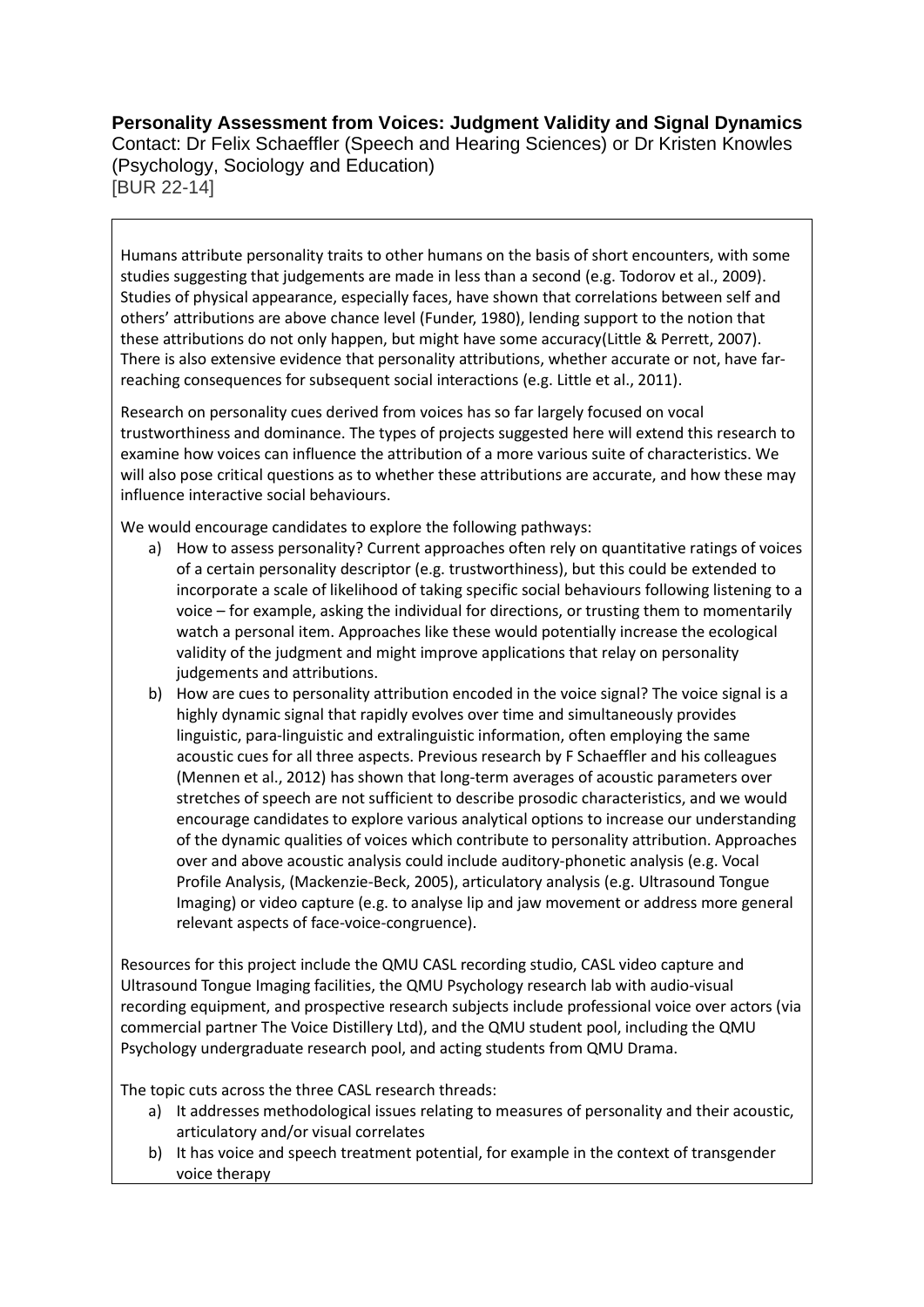c) It addresses important theoretical issues regarding individual variation in the context of para- and extralinguistic aspects of the speech signal.

The topic is a direct extension of F Schaeffler's work on acoustic voice analysis for health-related and voice-over assessment purposes (cf The Voice Distillery), and K Knowles's PhD work and subsequent outputs.

The bursary and the collaboration with The Voice Distillery would provide the candidate with added benefits over and above PhD-level research experience as the company would provide business mentoring, access to datasets and highly proficient voice-over artists, access to machine learning expertise as well as potential employment opportunities beyond the PhD bursary. The project will use largely non-invasive methods with non-vulnerable populations. We do therefore not expect particularly complex ethical issues arising from this project. Impact and public engagement opportunities will be provided through The Voice Distillery, and the company will also explore additional funding streams (e.g. Business Angel Investment) to support the project beyond in-kind contributions.

## References

- Funder, D. C. (1980). On seeing ourselves as others see us: Self-other agreement and discrepancy in personality ratings1. *Journal of Personality*, *48*(4), 473–493. https://doi.org/10.1111/j.1467-6494.1980.tb02380.x
- Little, A. C., Jones, B. C., & DeBruine, L. M. (2011). Facial attractiveness: Evolutionary based research. *Philosophical Transactions of the Royal Society B: Biological Sciences*, *366*(1571), 1638–1659. https://doi.org/10.1098/rstb.2010.0404
- Little, A. C., & Perrett, D. I. (2007). Using composite images to assess accuracy in personality attribution to faces. *British Journal of Psychology*, *98*(1), 111–126. https://doi.org/10.1348/000712606X109648
- Mackenzie-Beck, J. (2005). Perceptual Analysis of Voice Quality: The Place of Vocal Profile Analysis. In W. J. Hardcastle & J. Mackenzie-Beck (Eds.), *A Figure of Speech* (pp. 285–322). Lawrence Erlbaum Associates.
- Mennen, I., Schaeffler, F., & Docherty, G. (2012). Cross-language differences in fundamental frequency range: A comparison of English and Germana). *The Journal of the Acoustical Society of America*.

http://scitation.aip.org/content/asa/journal/jasa/131/3/10.1121/1.3681950

Todorov, A., Pakrashi, M., & Oosterhof, N. N. (2009). Evaluating Faces on Trustworthiness After Minimal Time Exposure. *Social Cognition*, *27*(6), 813–833. https://doi.org/10.1521/soco.2009.27.6.813

## See also

- Schaeffler, F., Eichner, M. & Beck, J. (2019) Towards ordinal classification of voice quality features with acoustic parameters. In: Proceedings of The Conference on Electronic Speech Signal Processing, TU Dresden, 6-8 March 2019. ESSV, pp. 288-295. <https://eresearch.qmu.ac.uk/handle/20.500.12289/10224>
- Penton-Voak, I., Cahill, S., Pound, N., Kempe, V., Schaeffler, S. & Schaeffler, F. (2007) Male facial attractiveness, perceived personality, and child-directed speech., Evolution and human behavior, vol. 28, , pp. 253-259 <https://eresearch.qmu.ac.uk/handle/20.500.12289/2077>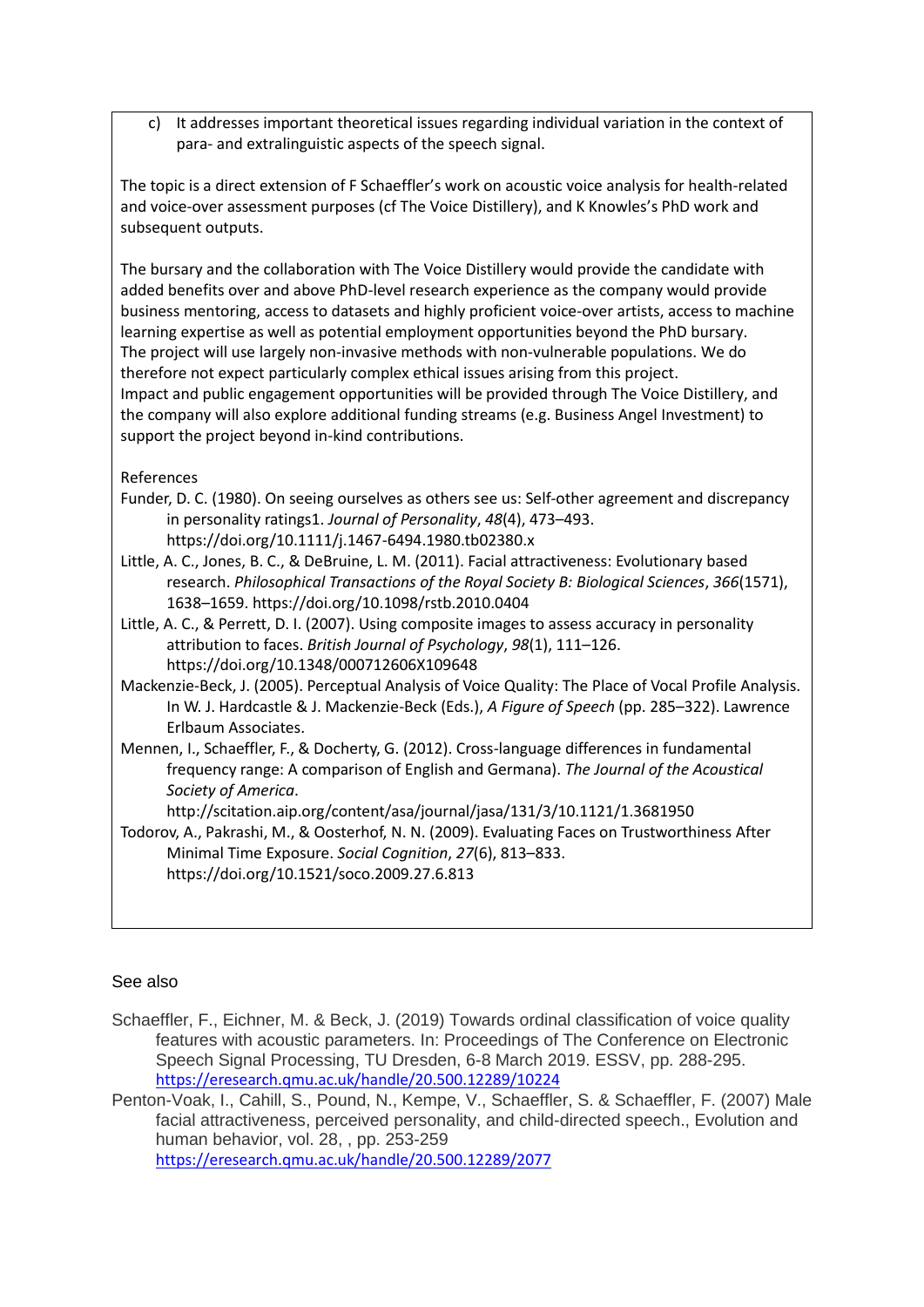- Miley, E., Schaeffler, F., Beck, J., Eichner, M. & Jannetts, S. (2021) Secure account-based data capture with smartphones – preliminary results from a study of articulatory precision in clinical depression. Linguistics Vanguard, 7(s1):20190015 <https://eresearch.qmu.ac.uk/handle/20.500.12289/10230>
- Mennen, I., Schaeffler, F. & Docherty, G. (2012) Cross-language differences in fundamental frequency range: a comparison of English and German, Journal of the Acoustical Society of America, vol. 131, , pp. 2249-2260 <https://eresearch.qmu.ac.uk/handle/20.500.12289/2622>
- Knowles, K. K. (2018) The evolutionary psychology of leadership trait perception. In: Senior, C. (ed.) The facial displays of leaders. Cham: Palgrave Macmillan, pp. 97-121. <https://eresearch.qmu.ac.uk/handle/20.500.12289/9171>
- Knowles, K. K. (2018) The evolutionary psychology of leadership trait perception. In: Senior, C. (ed.) The facial displays of leaders. Cham: Palgrave Macmillan, pp. 97-121. <https://eresearch.qmu.ac.uk/handle/20.500.12289/9925>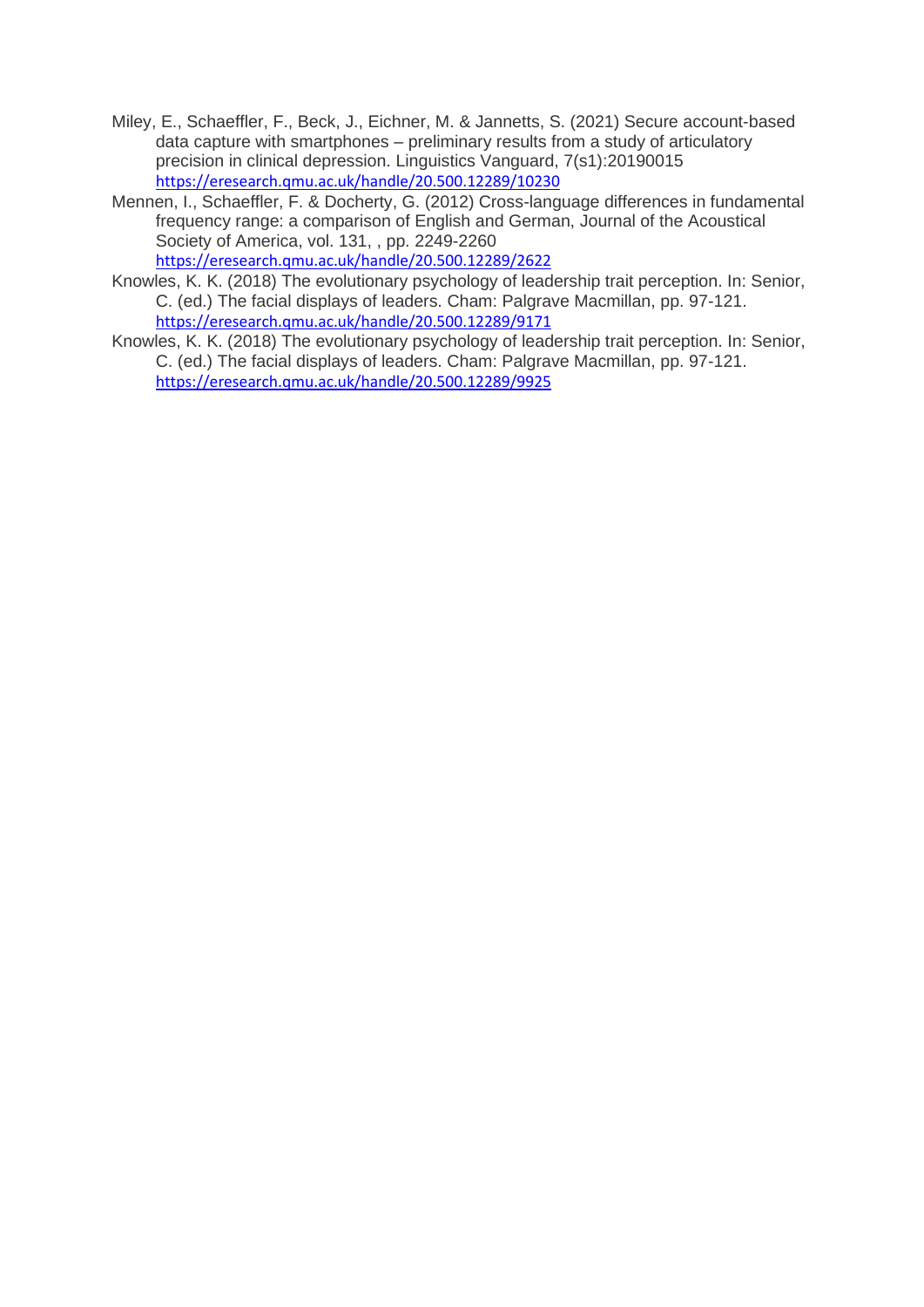# **Application of Ultrasound to Swallowing Assessment**

Contact Dr Joan Ma (Speech and Hearing Sciences) [BUR 22-15]

Ultrasound has the potential to be a useful and safe clinical tool for the assessment of swallowing and disorders of swallowing in both adult and pediatric populations. A PhD on the application of ultrasound to swallowing into clinical practice has the potential of making a practical impact on NHS service provision.

Ultrasound can provide a more accessible tool in supporting clinical decision making, which is less invasive and does not involve radiation exposure. It will also reduce the economic cost of healthcare as the equipment is highly portable and can be carried out as outpatient or at home visits. This could lead to better management of dysphagia, reducing the impact of dysphagia on quality of life, and minimising the healthcare cost from inappropriately managed swallowing problems, including severe outcomes such as hospitalisation and death.

This PhD project will capitalise on several innovations originating from the long-standing collaboration at QMU between CASL researchers and spin-out company Articulate Instruments Ltd. (instrumental hardware, software and clinical protocols). It aims to turn ultrasound into a practical clinical application.

Applicants will join a team of dysphagia and speech researchers using ultrasound. Shared interests in instrumentation, clinical application and motor control theory provide a rich environment for research in this area. In addition, there is a possibility of cross-discipline collaboration, such as with food science from the technological perspective, with a strong profile in their evaluation of the sensory characteristics of food texture and its oral processing.

The recent consensus exercise carried out by the International Ultrasound Working Group had highlighted the need for research in different areas. These range across reliability and validity testing, training protocols and competencies, to patient and public involvement. Any of these could be potential research areas of focus for this PhD project..

## **References**

- Allen, J.E., Clunie, G.M., Slinger, C., Haines, J., Mossey-Gaston, C., Zaga, C.J., Scott, B., Wallace, S., & Govender, R. (2021) Utility of ultrasound in the assessment of swallowing and laryngeal function: A rapid review and critical appraisal of the literature. *International Journal of Language and Communication Disorders.* 56(1): 174-204.
- Allen, J.E., Clunie, G.M., Ma, J. K-Y., Coffey, M., Winiker, K., Richmond, S., Lowell, S & Volkmer (in press 2022) Translating Ultrasound into Clinical Practice for the Assessment of Swallowing and Laryngeal Function: A Speech and Language Pathology-Led Consensus Study.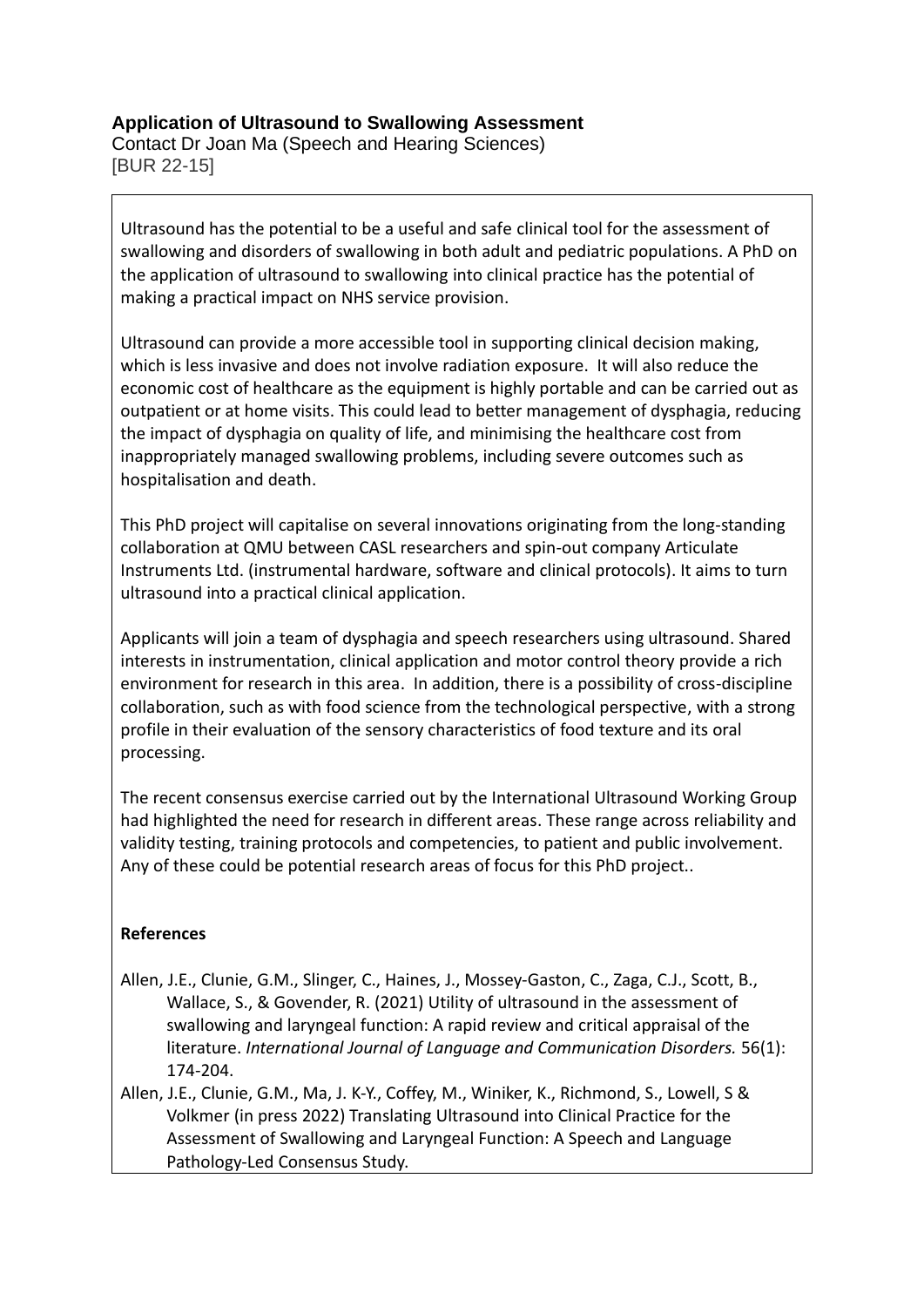- Chen, Y.-C., Hsiao, Ming-Yen, Wang, Yi-Chian, Fu, Chih-Pin & Wang Tyng-Guey (2017) Reliability of Ultrasonography in Evaluating Hyoid Bone Movement. Journal of Medical Ultrasound, 25(2): 90-95.
- Hsiao, M.-Y., Wu, C.-H., & Wang, T.-G. (2021). Emerging Role of Ultrasound in Dysphagia Assessment and Intervention: A Narrative Review. *Frontiers in Rehabilitation Science*.
- Ma, J. K-Y., & Wrench, A.A. (under review). Automated assessment of hyoid movement during normal swallow using ultrasound.

## See also

- Ohkubo, M., & & Scobbie, J.M. (2018). Tongue shape dynamics in swallowing using sagittal ultrasound. *Dysphagia*, *34(1)*, 112-118. <http://eresearch.qmu.ac.uk/5411/>
- Eshky, A., Ribeiro, M.S., Cleland, J., Richmond, K., Roxburgh, Z., Scobbie, J.M., & Wrench, A.A. (2018). UltraSuite: a repository of ultrasound and acoustic data from child speech therapy sessions. *Proceedings of The 19th Interspeech, Hyderabad.* [Paper 1736]

<https://eresearch.qmu.ac.uk/handle/20.500.12289/5399>

- Wrench, A. & Balch, P. (2015). Towards a 3D Tongue model for parameterising ultrasound data. *Proceedings of the 18th ICPhS, Glasgow*. <https://eresearch.qmu.ac.uk/handle/20.500.12289/3963>
- Cleland, J., Wrench, A., Scobbie, J. & Semple, S. (2011). Comparing articulatory images: An MRI / Ultrasound Tongue Image database. *Proceedings of the 9th International Seminar on Speech Production*. <https://eresearch.qmu.ac.uk/handle/20.500.12289/2477>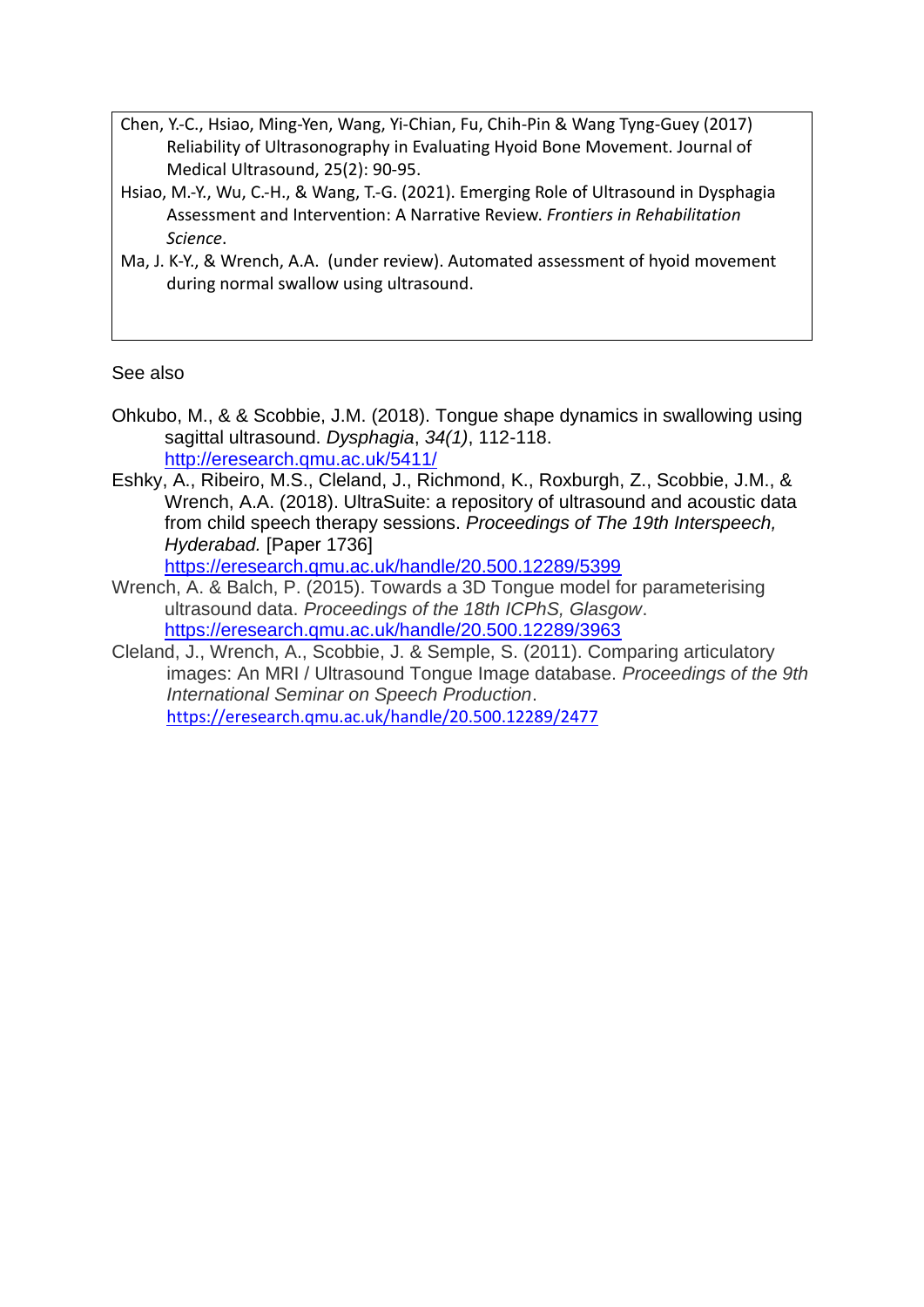# **Aptitude or Attitude? Understanding Inter-individual Differences in Accent Adaptations**

Contact: Dr Sonja Schaeffler or Prof James M Scobbie (Speech and Hearing Sciences) [BUR 22-16]

Anyone living in Scotland is regularly exposed, to some degree, to Scottish as well as English accents. Yet very few can convincingly switch between a Scottish and an English accent when asked to do so. The reasons for this are likely to be complex and could range from a lack of 'talent' for producing an unfamiliar sequence or version of speech sounds (aptitude) to an unwillingness to 'put on' the less desirable accent (attitude). The aim of this PhD project is to disentangle this complex interaction of motor implementation and social cognition in a series of experiments. The topic is ambitious and interdisciplinary in nature, drawing on models and findings in the disciplines of phonetics, sociolinguistics and psychology, and will require a strong empirical basis.

The specific focus of the doctoral project proposal should be determined by the applicant and will depend on their experience and the skills they wish to develop. The applicant could, for example, focus on 'aptitude' and develop an Ultrasound-Tongue-Imaging experiment to probe articulatory talent, while surveying speakers' ability to implement naturally occurring variation (e.g., features that typically distinguish a Scottish from an English accent). They could also focus on 'attitude' and develop a suitable survey exercise alongside a large-scale online data collection and/or develop a priming experiment. They could even utilise novel variation in artificially created accents and investigate aptitude and attitude in a cultural transmission study. Irrespective of the route a successful application would take, important outcomes of this project will be the development of new methodology, and a contribution to a better understanding of accent acquisition and use.

The proposed PhD project ties in with a larger programme of research at CASL. The overarching aim is to find out why and how speakers arrive at the way they speak (faced with so many competing options in their environment), and why some are 'better' than others at adapting the way they speak when the situation requires. Findings may also inform our clinical work, which seeks to modify speech production during Speech and Language Therapy.

# **References to relevant CASL research**

- Hall-Lew, L., Friskney, R., & Scobbie, J. M. (2017). Accommodation or political identity: Scottish members of the UK Parliament. *Language Variation and Change* 29(3): 341- 363.
- Lawson E., Scobbie J. M., Stuart-Smith J. (2014) A socio-articulatory study of Scottish rhoticity. In: Lawson, R. (ed.) *Sociolinguistics in Scotland*. London: Palgrave Macmillan, pp. 53-78.
- Mennen, I., Scobbie, J., deLeeuw, E., Schaeffler, S., Schaeffler, F. (2010). Measuring Language-Specific Phonetic Settings. *Second Language Research* 26 (1): 13-41.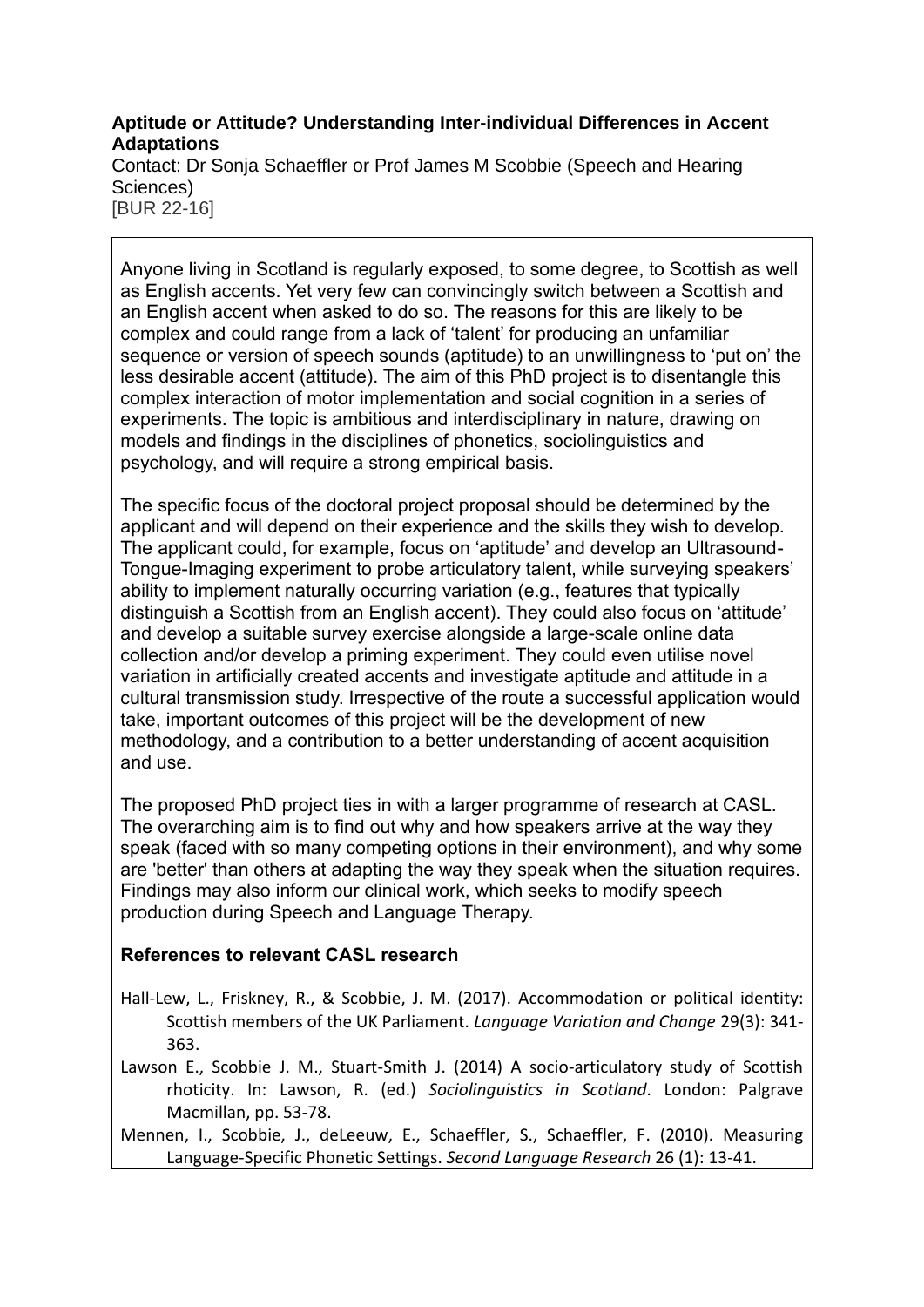Schaeffler, S., Scobbie, J., Drummond, C. (2020). Sounding out the Extremes of Bi-dialectal Edinburgh Adolescents. BAAP 2020, York.

- Schaeffler, S. (2006). *Are Affective Speakers Effective Speakers? Exploring the Link Between the Vocal Expression of Positive Emotions and Communicative Effectiveness*. PhD thesis.
- Stuart-Smith, J., Lawson, E., & Scobbie, J. M. (2014). Derhoticisation in Scottish English: a sociophonetic journey. In Celata, C. and Calamai, S. (Eds.) *Advances in Sociophonetics.* Amsterdam: John Benjamin, pp. 57-94.
- Thomas, S., & Scobbie, J. M. (2015). Mixed accents: Scottish children with English parents. In Mompean, J. A. & Fouz-González, J. (Eds.) *Investigating English.* London: Palgrave Macmillan, pp. 83-104.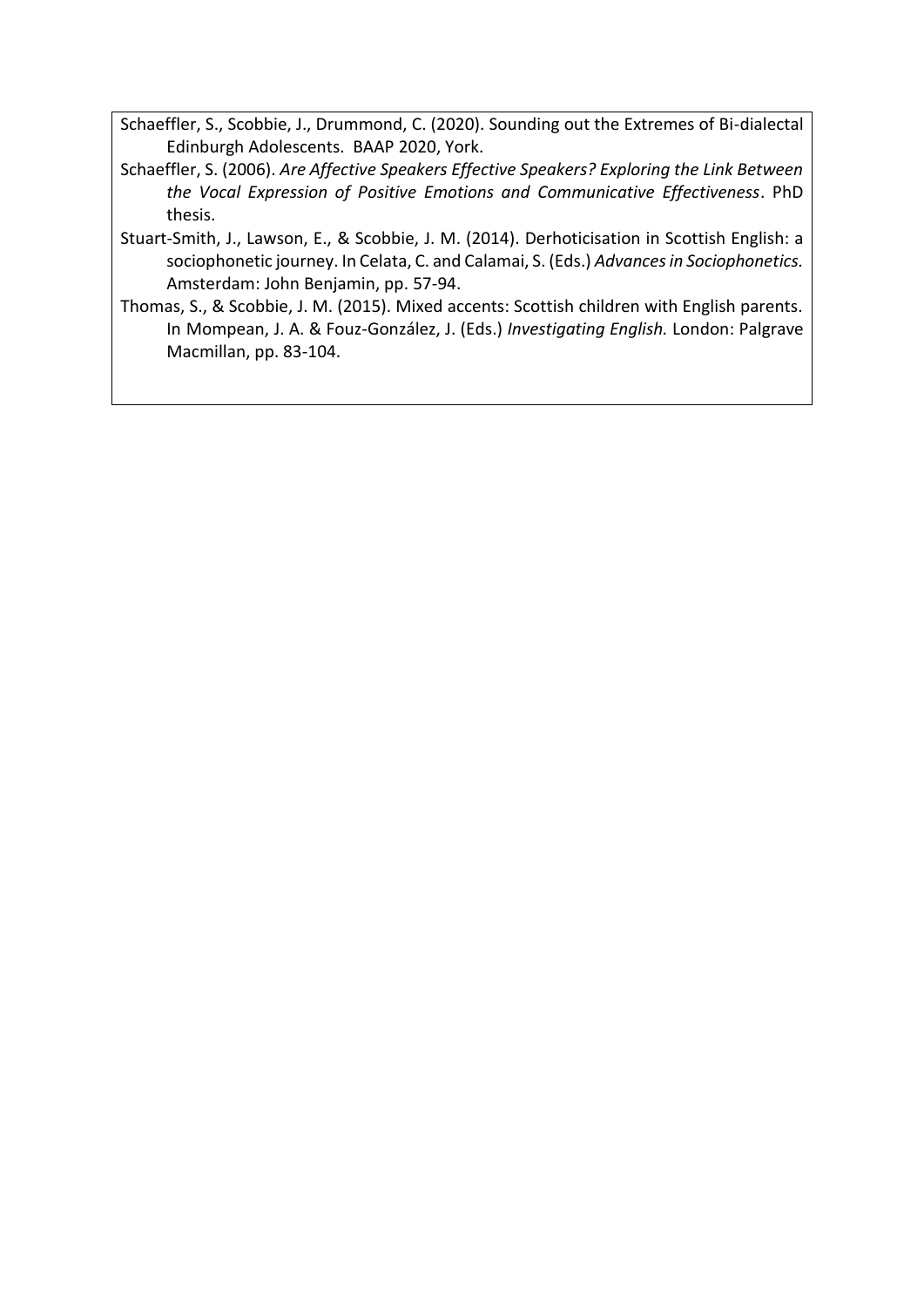### **Speech, Language and Communication Needs of Adults with Autistic Spectrum Disorder in the Criminal Justice System** Contact Dr Ann Clark (Speech and Hearing Sciences)

[BUR 22-17]

Autism is a neurodevelopmental disorder, affecting more than 1% of the population and is characterised by impairments in social communication and restricted, repetitive patterns of behaviours (SIGN, 2016). Difficulties with social interaction, communication, rigidity and additional sensory needs (APA, 2013) can mean that without the right environmental supports and strategies in place, adults with ASD can be particularly vulnerable if they come into contact with the law. The stark reality that as an adult with autism spectrum disorder (ASD), there is a higher chance of a traumatising or re-traumatising experience in the CJS due to additional needs being unrecognised and inadequate support given (Ashworth & Tully, 2016). A meta-analysis of the prevalence of people with ASD in the criminal justice system reported a wide range from  $3\frac{6}{27\%}$  (King and Murphy, 2014). There are a number of methodological reasons behind this range, but what these figures show is the rate of prevalance of ASD is considerably higher in the prison population than in the general population. They further strongly suggest that professionals working within the CJS encounter adults on the autism spectrum either knowingly or unknowingly at some point during their career. In fact, the National Autistic Society suggests that autistic adults are seven times more likely to come into contact with the police than their neurotypical peers. By age 21, approximately 20% of young people with autism had been stopped and questioned by police and nearly 5% had been arrested (Rava et al, 2017).

Without reasonable adjustments and consideration of autistic features, miscommunication and misunderstanding may occur (Beardon, 2008). This may put autistic adults at a significant disadvantage and risk when it comes to legal decision making, receiving just outcomes within the CJS and the right to a fair trial (Murrie et al. 2002). As a result, current legislation such as the Equality Act (2010) exists to ensure that all public services have a legal responsibility to ensure anyone with a disability, including those with an autism diagnosis, are not discriminated against and receive equal treatment to their neurotypical peers.

Up to 90% of criminal justice professionals are lacking in training, awareness and adequate understanding of autism (Browning & Caulfield, 2011). This lack of knowledge not only occurs amongst staff in a prison setting (Robinson et al., 2012) but also in preceding contexts at the time of arrest, in police interviews and court hearings (Cooper & Allely, 2017). Almost 400 police officers reported their experiences with ASD and a lack of appropriate training and time constraints were given as the main reasons impacting on planning and preparation to support autistic clients (Crane et al., 2016). Chown, (2009) found 70% of police officers in England and Wales reported having no formal training in ASD. Similarly, we found in our research with police officers in Scotland that a majority would welcome additional training on SLCN (MacRae and Clark, 2020). Legal professionals within the CJS would like to receive additional training to determine appropriate adjustments to support clients with communication needs (Ewin, 2016). There is a clear need for non-specialist tools and interventions to be assimilated into police practice without them having a reliance on specialist intervention or other authorities to support young people with SLCN (MacRae & Clark, 2020).

Whilst it is important to obtain opinions and experiences of professionals in the criminal justice system, it is only by hearing the voices of the autistic community that advances can be made to support this population. There has been minimal work evaluating the experiences of autistic adults in the CJS Crane et al. (2016) found that parents and autistic adults themselves were dissatisfied with their experiences in the CJS. Participants reported discrimination, inappropriate physical environments leading to increased anxiety and breakdown in communication, lack of clarity/explanations and unmet needs.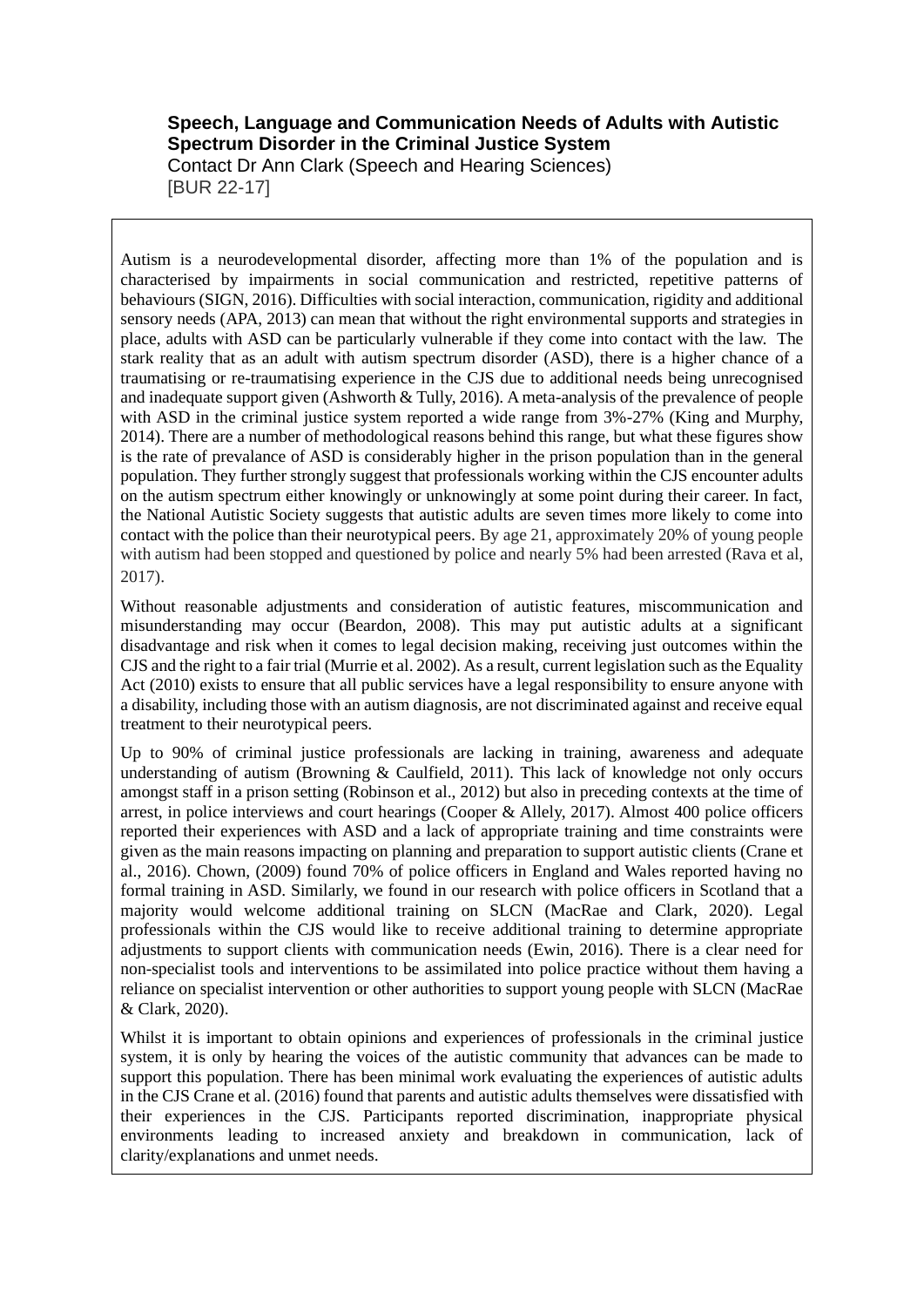Therefore, the aim of this study is to explore and document the experiences and perspectives of autistic adults as well as perspectives of the supporting professionals at each point of the justice pathway: from arrest, to questioning and sentencing.

This project, aiming to profile "the speech, language and communication needs (SLCN) of autistic adults in the Scottish Justice System", has many complex challenges and offers many development opportunities for a doctoral student in research and impact generation. The topic is well motivated and fits in with a developing acceptance in the research literature that, in descriptive terms, such needs routinely affect the majority of autistic adults in contact with the justice system. The detailed linguistic characteristics of these communication difficulties support arguments that the individuals so affected are more likely to cause or be unable to avoid interpersonal interactions that escalate into illegality, and that SCLN negatively impacts educational, social and economic life outcomes. The project focuses on autistic adults, not just because their experiences are under-researched but because as individuals, they are likely to face needs in the CJS which are currently unrecognised and therefore by definition unmet. With a focus on empirical qualitative research with autistic adults and the professionals working with them, this project will illuminate the needs of this population, providing evidence for cognitive and social models of language use as well as more practically supporting more effective, evidence-based support, including that from the speech and language therapy profession.

The project will require careful ethical consideration around obtaining views of vulnerable adults in the CJS who likely have SLCN. Previous experience has shown that ethical approval requires to be gained not only from QMU but also from external agencies such as the Police Scotland. Dr Ann Clark is well-connected to the relevant gate-keepers, policy drafters, research specialists and advocates in this area, covering Scottish Government advisors, the Police, and the Justice System.

The project fits with a long-standing strand in CASL's research strategy, and a successful applicant will join other doctoral and masters-level researchers exploring this general area.

With its focus on respecting the experiences of neurodivergent people, their inclusion on an equitable basis in our national justice system and how best they can be supported with genuineness and integrity, this project sets centrally within the QMU strategy of 'valuing all contributions through a distinctive, open, collegiate, healthy and positive culture based on diversity, inclusivity and mutual respect across all activities and underpinned by integrity'.

By hearing the voices and lived experiences of autistic adults within the CJS, the project will be central in identifying and pinpointing areas of support for both professionals and autistic adults. Such areas of support include recognising and raising awareness of autism as well as speech language and communication needs (SLCN) to support autistic adults that come into contact with the law. The project therefore has great potential for far reaching and intensive impact, as it will identify training needs of the professional working within the criminal justice system and the perspectives of the autistic adults themselves on what they think would support them. Recommendations for best practice will be made to all relevant agencies.

#### **References**

- American Psychiatric Association. (2013). *Diagnostic and statistical manual of mental disorders: DSM-5.* 5th edn. Washington, D.C.
- Ashworth, S., & Tully, R. J. (2016). ASD In Forensic Settings: Hidden Populations Still Experience The 'Diagnosis Crisis'. *British Medical Journal.*
- Beardon, L. (2008). Asperger Syndrome and perceived offending conduct: a qualitative study BEARDON, Luke Available from the Sheffield Hallam University Research Archive (SHURA) at: <http://shura.shu.ac.uk/7155/>
- Browning, A., & Caulfield, L. (2011). The prevalence and treatment of people with asperger's syndrome in the criminal justice system. Criminology & Criminal Justice : CCJ, 11(2), 165. doi:10.1177/1748895811398455
- Chown, N. (2009). Do you have any difficulties I might not be aware of? *International Journal of Police Science and Management,*12, 256.